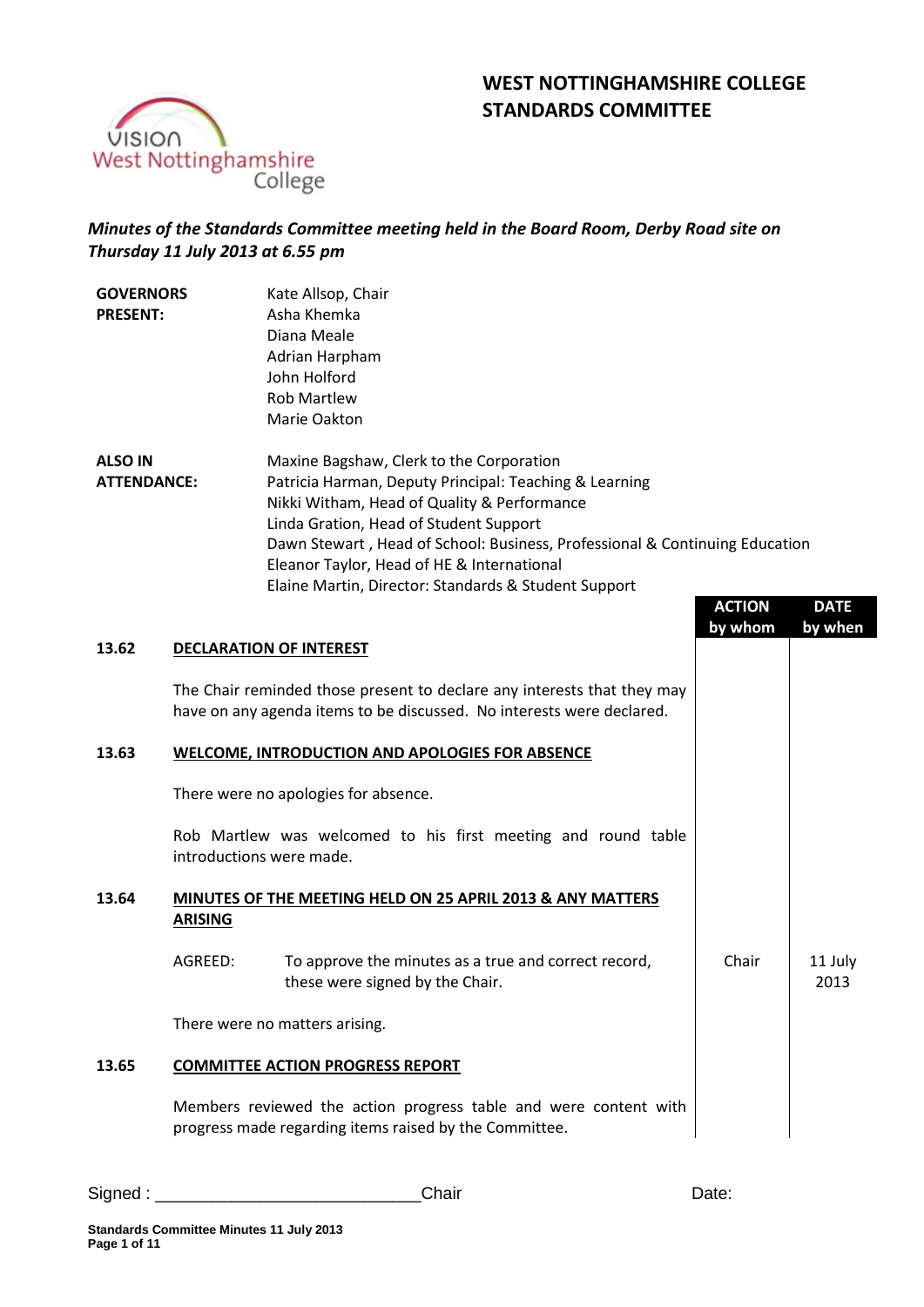AGREED: To note the update provided.

## **13.66 DEPUTY PRINCIPAL'S REPORT**

The Deputy Principal introduced this report and drew members` attention to the update provided in relation to framework changes to GCSEs and the 16-19 study programmes. It was agreed that the impact of these changes would require ongoing monitoring. It was noted that there are still a small number of responses on the Ofsted learner view website and therefore it is an insufficient response rate for results to be displayed. A sample of other local colleges shows that only one has sufficient responses to provide results. She confirmed that the website will be monitored in order to view the results of the feedback relating to the College.

The Deputy Principal drew members` attention to the Post Inspection Improvement Plan and indicated that the team only move things to green when they are absolutely certain that issues have been addressed to a consistent standard. Members were assured that items remaining as red and amber are being progressed with ongoing monitoring in place. Members were reminded that areas where sufficient progress has not been made continue to be:

- Percentage of registers marked in class. The target was 75% and in June 2013 the actual figure was 38%. The Head of Services and Data Management is continuing to investigate the reasons for the short fall. In some instances it is not feasible to mark the register electronically within the session due to specialist facilities with computer access or when multiple groups use a workshop and this would disrupt the learning, eg, in lecturettes at Station Park.
- Percentage of work based learners accessing additional curriculum.
- The attendance target for the year was 90%, attendance to date is 88%. This will continue to be a focus for 2013/14.
- Use of Promonitor has been successful in some curriculum areas but is not used consistently across the College. This needs to be implemented for all full time courses at the start of the academic year and will be a requirement for 2013/14.
- Delivery staff qualifications for literacy and numeracy targets have not been met. This is an ongoing development and will continue into 2013/14.
- Data solutions. Some of these solutions are not yet in place and will be developed during the course of the next year. It was confirmed that key items that have not yet been met will be transferred to the College Quality Improvement Plan for 2013/14.

The Deputy Principal indicated that the College had very recently met with its new University validating partner, Birmingham City University, and that the feedback report was 'glowing'. She indicated that after only one year of partnership, Birmingham City University want to use the College as a model for future validation partnership arrangements. All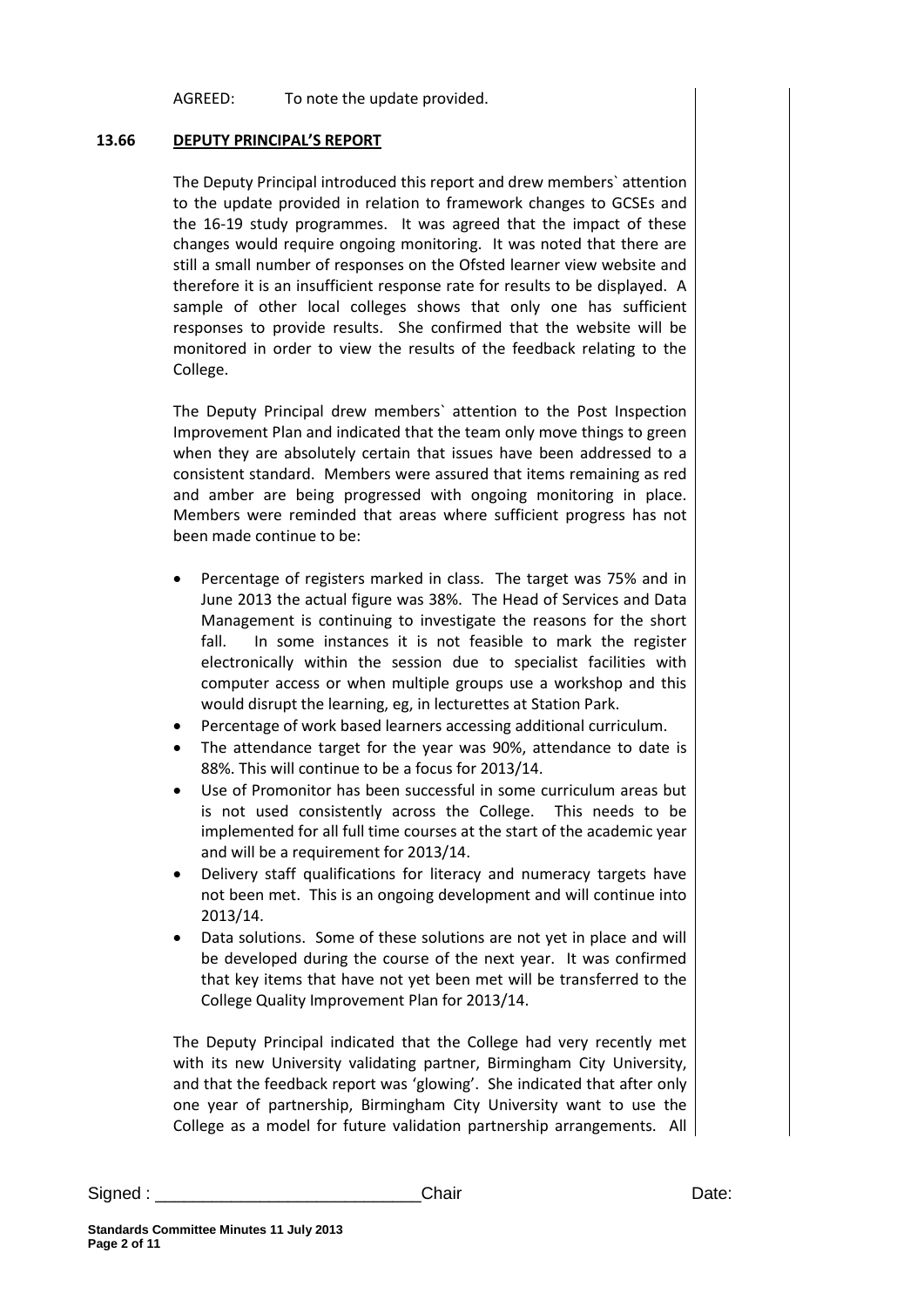| Signed : | Chair                                                                                                                                                                                                                                                                                                                                                                                                                                                                                                                                                                                                                                                                                                                                                                                                                                                                                                                                                                                                                                                                                                                                                                                                                                                                                                                                                                                                                                                                                                                                                                                                                                                                                                                                                                                                                                                                                                                                                                                                                               | Date:     |           |
|----------|-------------------------------------------------------------------------------------------------------------------------------------------------------------------------------------------------------------------------------------------------------------------------------------------------------------------------------------------------------------------------------------------------------------------------------------------------------------------------------------------------------------------------------------------------------------------------------------------------------------------------------------------------------------------------------------------------------------------------------------------------------------------------------------------------------------------------------------------------------------------------------------------------------------------------------------------------------------------------------------------------------------------------------------------------------------------------------------------------------------------------------------------------------------------------------------------------------------------------------------------------------------------------------------------------------------------------------------------------------------------------------------------------------------------------------------------------------------------------------------------------------------------------------------------------------------------------------------------------------------------------------------------------------------------------------------------------------------------------------------------------------------------------------------------------------------------------------------------------------------------------------------------------------------------------------------------------------------------------------------------------------------------------------------|-----------|-----------|
|          | (37% in 2012) and 19+ withdrawals are 39% (37% in 2012).<br>Members, in reviewing the statistics, all felt that the Lifestyle Academy<br>had had a very high percentage of withdrawals. It was acknowledged<br>that the College is aware of issues in this area and that they are being<br>addressed. It was, however, acknowledged that this is an area for<br>concern, particularly given that reinspection is anticipated shortly.<br>Members were assured that staff changes made should bring about a<br>much improved position from September 2013 onwards.                                                                                                                                                                                                                                                                                                                                                                                                                                                                                                                                                                                                                                                                                                                                                                                                                                                                                                                                                                                                                                                                                                                                                                                                                                                                                                                                                                                                                                                                   |           |           |
|          | members' attention to the following:<br>The report (excluding functional skills) provides data indicating net<br>starts (starts post 42 days for long programme, 14 days for short<br>programmes and one attendance for very short programmes),<br>numbers withdrawn, retention target and national averages<br>(2011/12) at whole College level.<br>Retention data for all skills funding agency provision at College level<br>$\bullet$<br>as at 24 May 2013 was detailed in appendix a.<br>There are two categories that are currently below last year's<br>$\bullet$<br>retention at this point in the academic year, and these are 16-18<br>short courses and adult long level 4 provision.<br>The 16-18 short course category is 1% less than last year with 38<br>٠<br>withdrawals from 727 starts.<br>The adult long level 4 retention at 86% and has had 8 withdrawals<br>$\bullet$<br>from a relatively small number of starts at 56.<br>Should all retained learners, as at 24 May achieve, then this would<br>give a maximum success rate of 91%. However, in factoring end of<br>year 2011/12 rates, this would give a more realistic all ages<br>qualification success rate of 84%. This would represent a 3% increase<br>on 2011/12 success rates. 16-18 learner all qualifications at a<br>represented 84% would represent a 3% increase from 2011/12, and<br>19+ learner all qualifications success rate at a predicted 85% would<br>be 5% higher than 2011/12. Members all agreed that whilst these<br>were only indicators, it was still a good position to be in.<br>College withdrawals have reduced by 5% with enrolments increasing<br>$\bullet$<br>by 471.<br>6 out of 7 Schools of Learning reduced withdrawals.<br>٠<br>Withdrawals by gender, age, ethnicity and learning difficulty or<br>٠<br>disability are analysed. The withdrawal profile for 16-18 learners and<br>19+ learners has reversed by an almost identical margin from<br>2011/12. As at the census date 2013, 16-18 withdrawals are 62% |           |           |
| 13.67    | <b>RETENTION REPORT</b><br>The Director: Standards & Student Support introduced this item and drew                                                                                                                                                                                                                                                                                                                                                                                                                                                                                                                                                                                                                                                                                                                                                                                                                                                                                                                                                                                                                                                                                                                                                                                                                                                                                                                                                                                                                                                                                                                                                                                                                                                                                                                                                                                                                                                                                                                                  |           |           |
|          | To note the update provided.<br>AGREED:                                                                                                                                                                                                                                                                                                                                                                                                                                                                                                                                                                                                                                                                                                                                                                                                                                                                                                                                                                                                                                                                                                                                                                                                                                                                                                                                                                                                                                                                                                                                                                                                                                                                                                                                                                                                                                                                                                                                                                                             |           |           |
|          | agreed that this was a very good result. The Principal confirmed that she<br>would include details of the feedback/review for the Board at the<br>meeting scheduled for September 2013.                                                                                                                                                                                                                                                                                                                                                                                                                                                                                                                                                                                                                                                                                                                                                                                                                                                                                                                                                                                                                                                                                                                                                                                                                                                                                                                                                                                                                                                                                                                                                                                                                                                                                                                                                                                                                                             | Principal | Sept 2013 |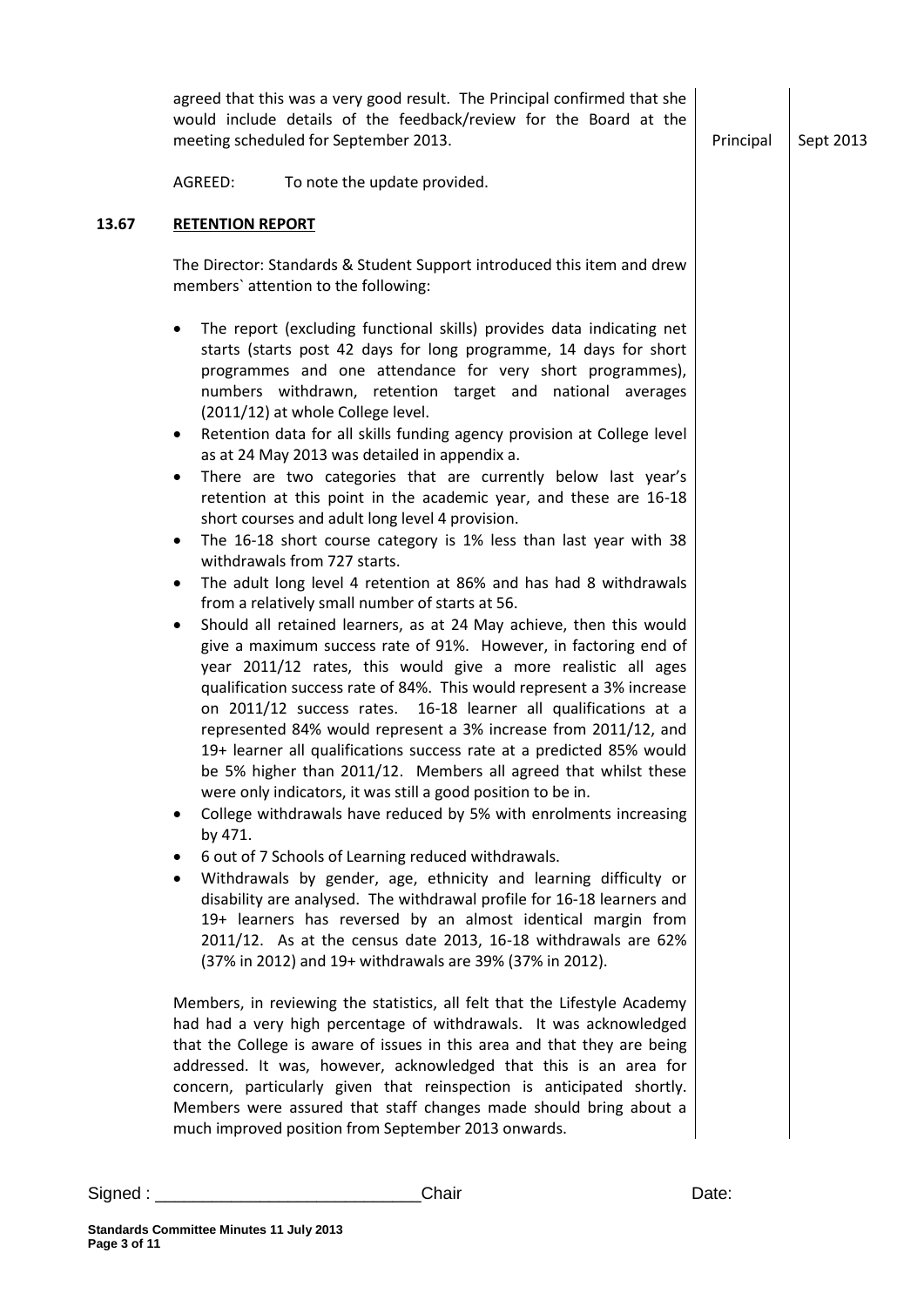AGREED: To note the update provided.

## **13.68 TEACHING & LEARNING REPORT – LESSON OBSERVATION END OF YEAR SUMMARY**

The Head of Quality & Performance introduced this item and drew the following to members` attention:

- a) Summary of on-campus Teaching and Learning Lesson Observations to 24 May 2013:
	- All delivery staff had received two teaching and learning lesson observations as identified in the teaching, learning and assessment observation policy and procedure for 2012/13.
	- 369 (93%) ungraded observations have been completed to date. It is believed that the figure is now up to 95%, with the remaining 5% being away from College as a result of sickness, absence, etc.
	- 310 (78%) graded observations have been completed to the 24 May 2013. Grade profile is 77% good or better, 18% requires improvement and 5% is inadequate.
	- 73 staff have received a grade 3 or grade 4 to date. These staff will be subject to a re-observations. To date 17 staff have received a re-observation. 13 (76%) have improved their grade profile, whilst the grade profile remains the same for 2 (12%) and declined for 2 (12%) staff.
	- Grade profile following re-observation is 82% good or better, 13% requires improvement and 5 is inadequate.
- b) Summary of Off-campus Teaching & Learning Lesson Observations to May 2013:
	- 154 partner provider staff are currently delivering provision to Vision West Nottinghamshire College students. This will continue to be reviewed throughout the year to ensure that observations are completed where required.
	- Of the 126 (82%) observations completed to date, the grade profile is 70% good or better, 27% requires improvement and 3% is inadequate.
	- Grade profile following re-observation is 74.5% good or better, 25% requires improvement and 0.5% inadequate.
	- The percentage of observations graded good or better has improved since last year.
	- There has been a 13.5% increase in the number of sessions graded good or better compared to last year.

Committee members all agreed that next year there needs to be a very keen focus on off campus provision, given the sheer volume of partner delivery.

AGREED: To note the update provided.

Signed : \_\_\_\_\_\_\_\_\_\_\_\_\_\_\_\_\_\_\_\_\_\_\_\_\_\_\_\_Chair Date: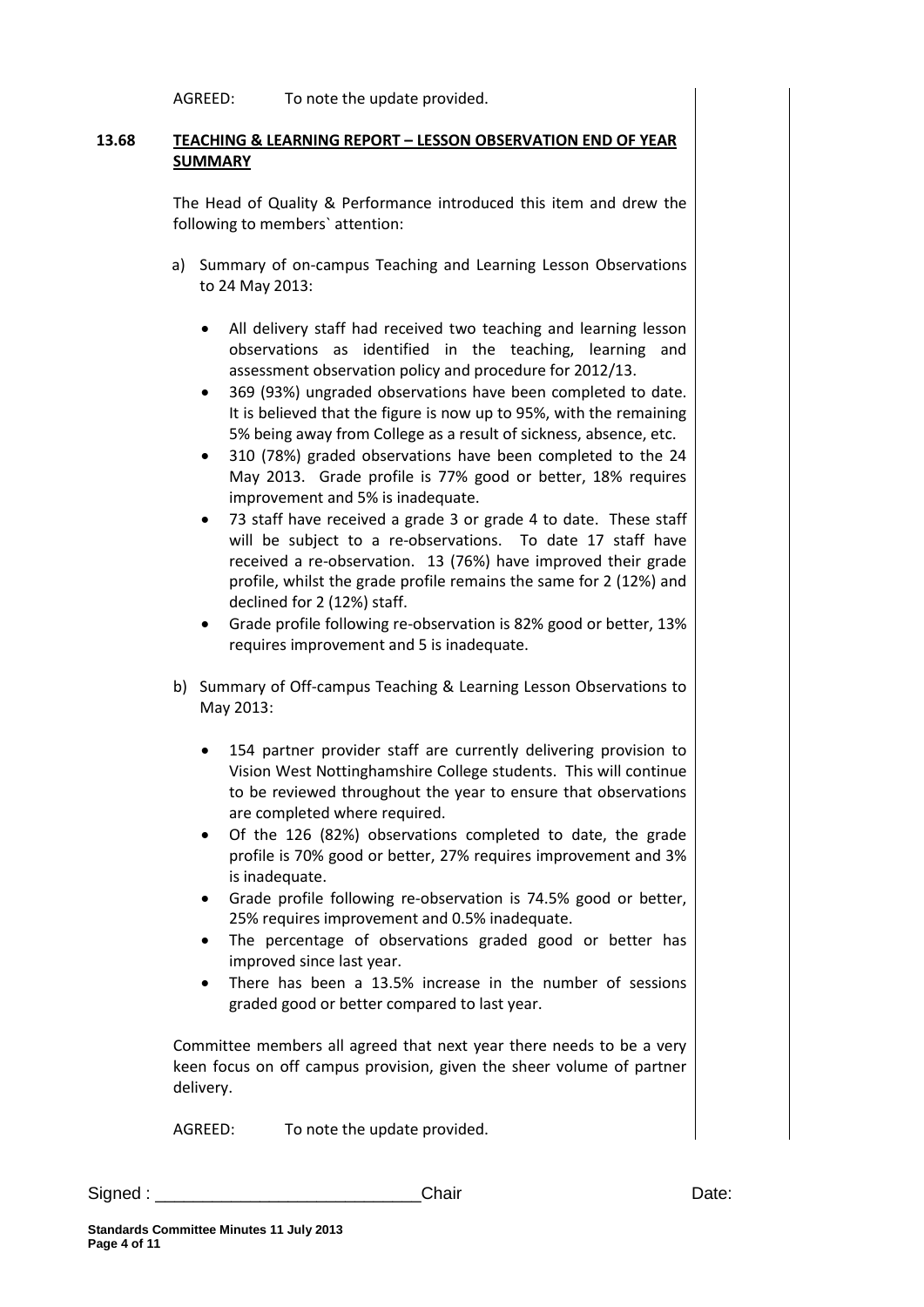## **13.69 HE ACADEMIC STANDARDS COMMITTEE**

The Head of HE & International introduced this item and drew members` attention to her report. It was confirmed that applications for the next academic year are slightly down on the same position in 2011/12, but the number of offers accepted are higher. She confirmed that the suite of top ups is working well and represents approximately one third of applications.

AGREED: To note the update provided.

## **13.70 LEARNER VOICE UPDATE**

Linda Gration introduced this item and confirmed that the exit survey was completed online for the first time and closed on the 19 June. Schools of Learning have been given details of analysis by curriculum and course. The QDP on programme/exit survey was completed by QDP survey manager and was available through College Learner Net. The survey was available to full time and part time learners and consisted of 10 questions (a reduction of 32 questions) that had been formulated to ensure that the language was appropriate for the learners and covered priority areas for feedback required by the College to support continued improvement. 2352 students completed the survey. Full statistical analysis of the responses was reviewed at paragraph 2.4.

In terms of user groups, it was noted that seven user groups met to discuss the experience and the needs of under-represented students. All felt that this was a really positive step.

In terms of complaints received, all have been resolved for the period January – June 2013.

In general discussion and after reviewing the statistics at page 52, all felt that the Lifestyle Academy showed a problem here again. The Deputy Principal indicated that, unfortunately, there does not appear to be a correlation/match between the survey results and verbal feedback received from students in this area. All agreed that there was a need to get to the bottom of the mismatch, and any issues identified need to be addressed prior to reinspection.

Members were advised that the College team will be changing the survey methodology for the next academic year to enable a much quicker turnaround of information. Governors discussed the differing response rates between Schools of Learning and all agreed that there was a need to push harder in the next year where lower response rates have been seen. In terms of the Lifestyle Academy provision, there is an urgent need to drill down regarding responses to individual course levels and address any outstanding problems in this area.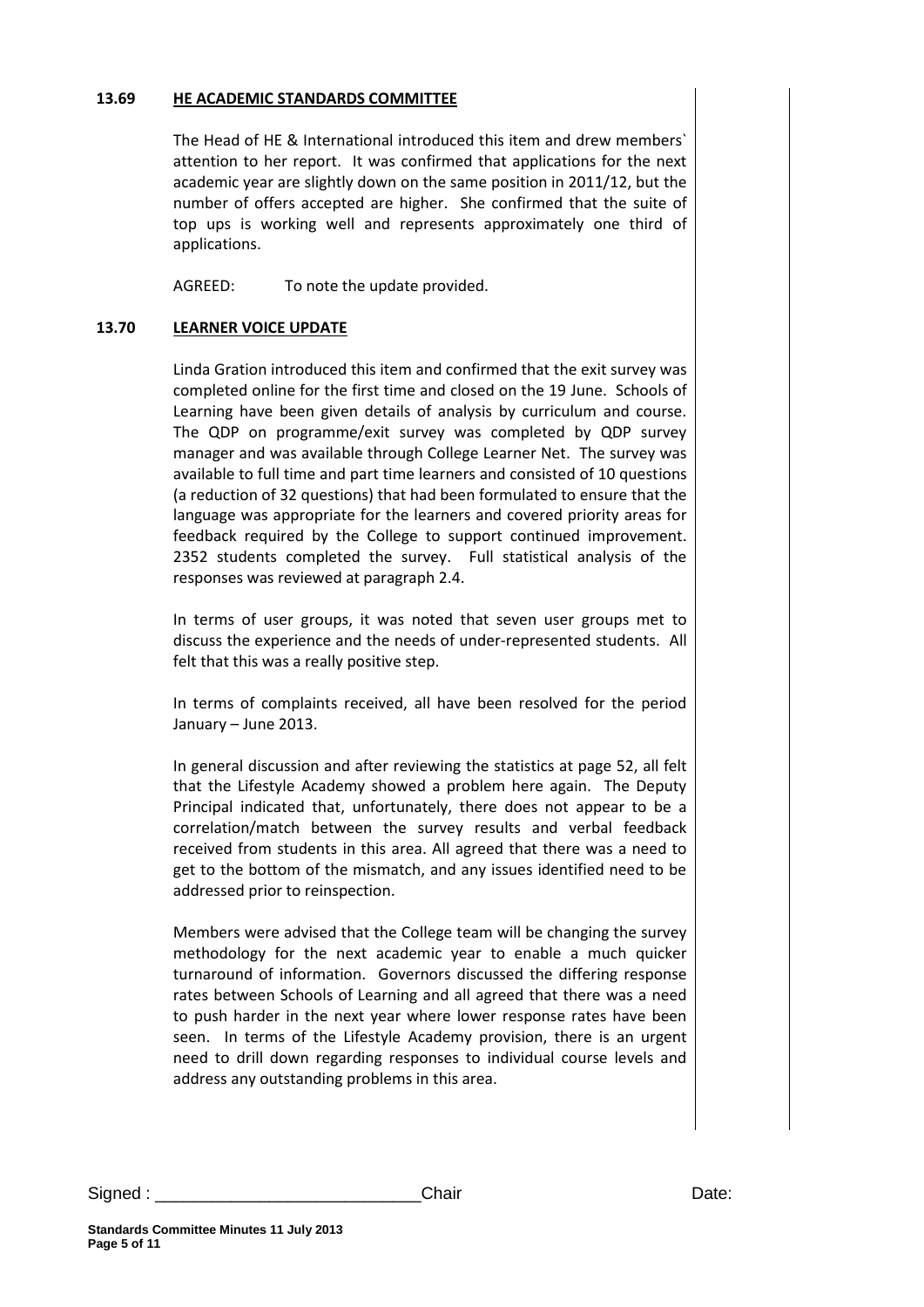The Principal confirmed that there are lots of things that the College does to capture students` views and the QDP survey is only one aspect of this. In the future, it was felt that there was a need to capture other avenues of feedback so that the Committee and the Board get a fuller picture. It was agreed that the Senior Team would look at how the College captures and responds to students` concerns and issues. It was agreed that, in future, employer engagement student surveys and feedback from this would also be reported to the Committee.

Linda Gration 2013/14

AGREED: To note the update provided.

## **13.71 EXTERNAL VERIFICATION REPORT AND KEY OUTCOMES**

The Head of Quality & Performance introduced this item and confirmed that for the period July 2012 to 24 May 2013 there have been 66 external verification and moderation reports. This compares with 67 reports for the same period in 2011/12. The process has identified some areas of good practice, and areas to address are small and relate to administrative errors with awarding body paperwork. Members reviewed page 59 and were assured that the reports received by Schools of Learning were in relation to very small administrative errors.

AGREED: To note the update provided.

#### **13.72 SAFEGUARDING UPDATE**

The Deputy Principal introduced this item and drew the following to members` attention:

- Safeguarding is a risk identified within the College`s contingent risk register. The risk is low with a high control dependency. The work of the Steering Group and the completion of actions within the development plan are essential with mitigating risks associated with this area of the College`s work. The College is risk averse in this area.
- 352 potentially at risk students identified within the key categories of looked after children/young carer/young parent and those with police cautions, reprimands or convictions enrolled during the year. Of these 167 have received or are receiving intense support. Retention for these students is monitored as they are identified as being at a higher risk of withdrawal or non-achievement than their peers due to their personal circumstances. As at 24 June 2013 the retention of these students was 88% compared with the overall College retention rate of 92%.
- The Safeguarding Steering Group met on 26 June 2013, no significant issues have been raised in relation to Safeguarding.
- The Safeguarding Development Plan with progress to date was considered. There were no issues arising regarding progress against the Development Plan. All actions have either been completed or good progress made. Some ongoing actions will be transferred to the Development Plan for 2013/14.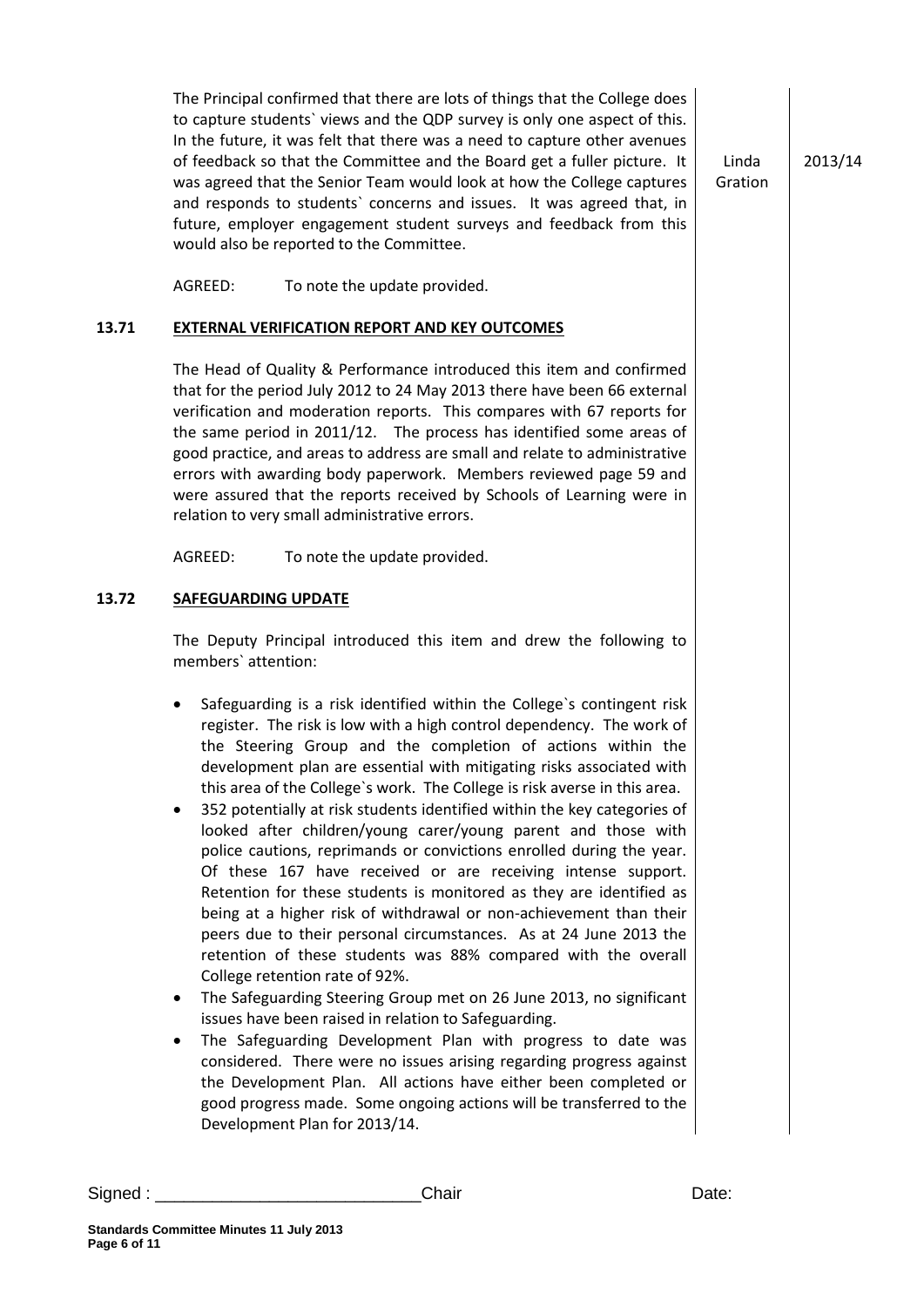- All incidents have been dealt with in an appropriate and timely manner.
- Student induction survey at the meeting in April it was reported that the lowest rating in the student induction survey for responses to the statement 'I feel safe in College' was in the School of Engineering & Transport Skills. There was a 98% College wide agreement with the statement compared with 94% in Engineering & Transport Skills. The Head of School has met all students within the School of Learning where the rating was lower to try and identify areas of concern from students and put measures in place. Students reported feeling safe in College, but felt that the lower rating may be contributed to their site being close to a main road and going to Tesco at lunchtime.
- Safeguarding within partner provision Vision Workforce Skills is treated as a partner in respect of reporting Safeguarding related incidents. Policies and procedures have been developed in line with the College documents to ensure that these are in line with the College`s documents and reporting procedures. These have now been issued to staff. Safeguarding training has been rolled out to staff within VWS. The College`s online training package for Safeguarding is being amended to reflect the specific nature of the VWS business. The Wellbeing Manager for VWS is the designated person and is appropriately trained. Two other members of VWS have completed the same level of training.
- Safeguarding Development Plan 2013/14. This will be structured with key headings of Partners, Responsibility, Safe Environment, Safe Recruitment, Protecting Young People & Vulnerable Adults and Governance & Reporting.
- The total number of incidents summarised in the table at paragraph 7.1 was noted, all acknowledged that it was relatively small numbers given the size of the organisation.

AGREED: To note the update provided.

## **13.73 QUALITY IMPROVEMENT PLAN**

The Head of Quality & Performance introduced this item and confirmed that all items are on track and the College is hoping to see sustained improvement in relation to GCSEs.

Members discussed the outcome grades and in particular the tables at pages 77 and 78. In relation to the `A` Level provision, it was agreed that future reports would include ALP's target grades to give a much more complete picture.

2013/14

In relation to improvements in the quality and consistency of teaching, learning and assessment, members were advised that the College had an Head of Q&P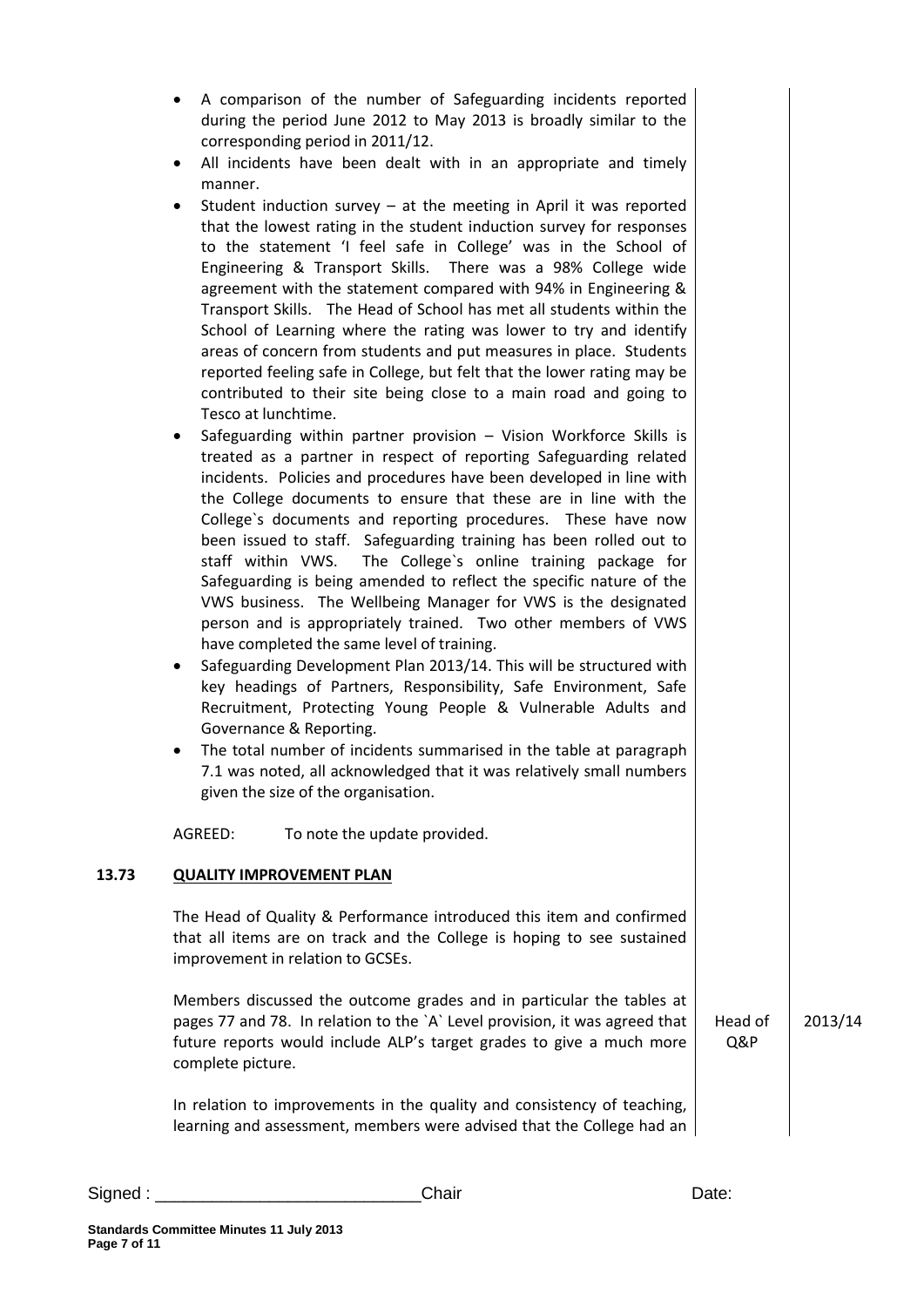| external moderation in January and February with 95.6% of observations<br>being confirmed as accurate. Also in year the College has done some<br>joint observations with a very high correlation regarding the findings. In<br>relation to the ungraded observations, Committee members agreed that<br>they would wish to see key themes reported to assess whether they are<br>in line and comparable with the graded observations.                                                                                                                                                                                                                                                                                                                                                                                                                                                                                                                                                                                                                                                                                                                                                                                                                                                 | Head of<br>Q&P | 2013/14       |
|--------------------------------------------------------------------------------------------------------------------------------------------------------------------------------------------------------------------------------------------------------------------------------------------------------------------------------------------------------------------------------------------------------------------------------------------------------------------------------------------------------------------------------------------------------------------------------------------------------------------------------------------------------------------------------------------------------------------------------------------------------------------------------------------------------------------------------------------------------------------------------------------------------------------------------------------------------------------------------------------------------------------------------------------------------------------------------------------------------------------------------------------------------------------------------------------------------------------------------------------------------------------------------------|----------------|---------------|
| In relation to the quality of College based Hairdressing provision,<br>members were advised that 24 observations have now been completed<br>with 12 good or better, the remaining 12 is 7 grade 3s and 5 grade 4s.<br>Some staff receiving grade 4 observations have left the organisation.<br>Members were advised that retention is roughly the same as in the prior<br>academic year, but there is an expectation that achievement will<br>improve.                                                                                                                                                                                                                                                                                                                                                                                                                                                                                                                                                                                                                                                                                                                                                                                                                               |                |               |
| For the next academic year the Committee felt that it would be beneficial<br>to receive one summary grid, which encompasses all key data,<br>particularly in relation to the areas of concern. The grid to include<br>retention, teaching and learning, student feedback, etc.                                                                                                                                                                                                                                                                                                                                                                                                                                                                                                                                                                                                                                                                                                                                                                                                                                                                                                                                                                                                       | Head of<br>Q&P | 2013/14       |
| Members were advised that an updated report regarding the Quality<br>Improvement Plan for 2012/13 and the 2013/14 Quality Framework<br>would be provided at the next meeting.                                                                                                                                                                                                                                                                                                                                                                                                                                                                                                                                                                                                                                                                                                                                                                                                                                                                                                                                                                                                                                                                                                        | Head of<br>Q&P | 3 Oct<br>2013 |
| AGREED:<br>To note the update provided.                                                                                                                                                                                                                                                                                                                                                                                                                                                                                                                                                                                                                                                                                                                                                                                                                                                                                                                                                                                                                                                                                                                                                                                                                                              |                |               |
| <b>LEARNING FRAMEWORK IMPACT REVIEW 2012/13</b>                                                                                                                                                                                                                                                                                                                                                                                                                                                                                                                                                                                                                                                                                                                                                                                                                                                                                                                                                                                                                                                                                                                                                                                                                                      |                |               |
| The Head of Quality & Performance introduced this item and drew the<br>following to members' attention:                                                                                                                                                                                                                                                                                                                                                                                                                                                                                                                                                                                                                                                                                                                                                                                                                                                                                                                                                                                                                                                                                                                                                                              |                |               |
| The Learning Framework 2012/13 was launched in July 2012. All<br>Schools of Learning and subcontractor partner providers were<br>required to implement the strategy from September 2012. The<br>impact and success measures, as identified within the framework,<br>confirm that the learning framework is embedded within all Schools<br>of Learning and subcontracted partner providers.<br>Furthermore,<br>where the framework is well embedded in the area, the framework is<br>having a significant impact.<br>The Learning Framework 2012/13 was recognised as providing a clear<br>structure, focus and guidance to teaching, learning and assessment<br>requirements in the external moderation of the College teaching,<br>learning and observation inspection that was conducted by practising<br>Ofsted Inspectors in January 2013.<br>Feedback from the tutors observed, indicates that 96% of tutors who<br>٠<br>received a grade 1 and 93% of staff who received a grade 2 had used<br>the framework to underpin the learning experience.<br>100% of<br>deliverers who initially received a grade 3 or grade 4 have received<br>intensive improvement training, which is mapped to the Learning<br>Framework. To date, 94% of staff have improved their grade profile, |                |               |
|                                                                                                                                                                                                                                                                                                                                                                                                                                                                                                                                                                                                                                                                                                                                                                                                                                                                                                                                                                                                                                                                                                                                                                                                                                                                                      |                |               |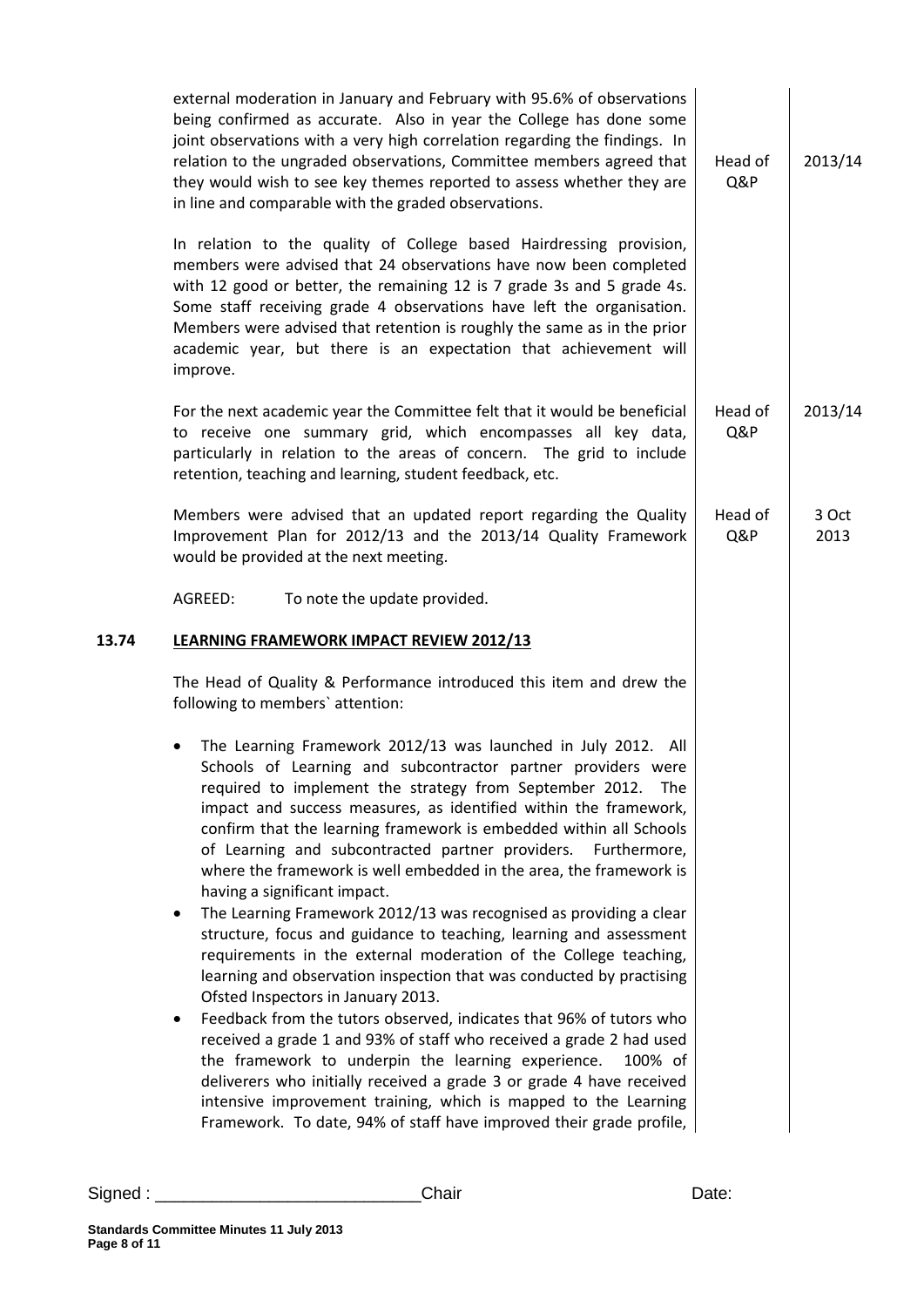when re-surveyed, 98% of these staff had used the checklist and guidance contained in the learning framework to restructure the learning experience for their students.

- The rigorous application of the Learning Framework has ensured the following:
	- a) An improvement in the rates of student retention due to effective induction and delivery.
	- b) Improvement in the success rates due to teaching setting high expectations and providing timely and effective feedback.
	- c) Students are challenged by the use of stretch smart targets.
	- d) The progress of students is supported by effective and timely reviews.
	- e) The effective and creative use of Moodle and ILT.
	- f) Teaching learning and assessment supports students to develop language, numeracy and literacy skills they need to achieve their main learning goals and career aims.

In terms of plans for the next academic year there is a plan to focus on destinations, as the College requires improved clarity in this area. One point made by Committee members was whether or not 'Delivery Staff' is the right term to use for teachers. It was agreed that this would be discussed in more detail at a future meeting.

AGREED: To note the update provided.

## **13.75 PARTNER PROVISION - QUALITY ASSURANCE UPDATE**

The Head of Quality & Performance introduced this item and confirmed that:

- Support and guidance has been provided to teams, individuals and managers across the partner providers to ensure that the framework is embedded and used to support the partner provider's capacity to improve.
- The framework has been embedded across all partner providers to varying degrees. Established partner providers have fully embedded the framework and understand the importance of the framework as reflected in the partner provider risk matrix. The implementation of the framework is in the early stages for new partner providers. Due to the continuous introduction of new partners, this continues to be a reoccurring situation. However, all new partner providers are monitored closely by the Quality, Teaching & Learning Team.
- The outcomes are clearly communicated and shared with the Business Development Unit and the appropriate partner. The outcomes of the framework are used to develop the framework and action required for each partner and to inform key business decisions, including the contract value of the partner and any additions to size of the contract, or if the partner allocation should be capped or removed.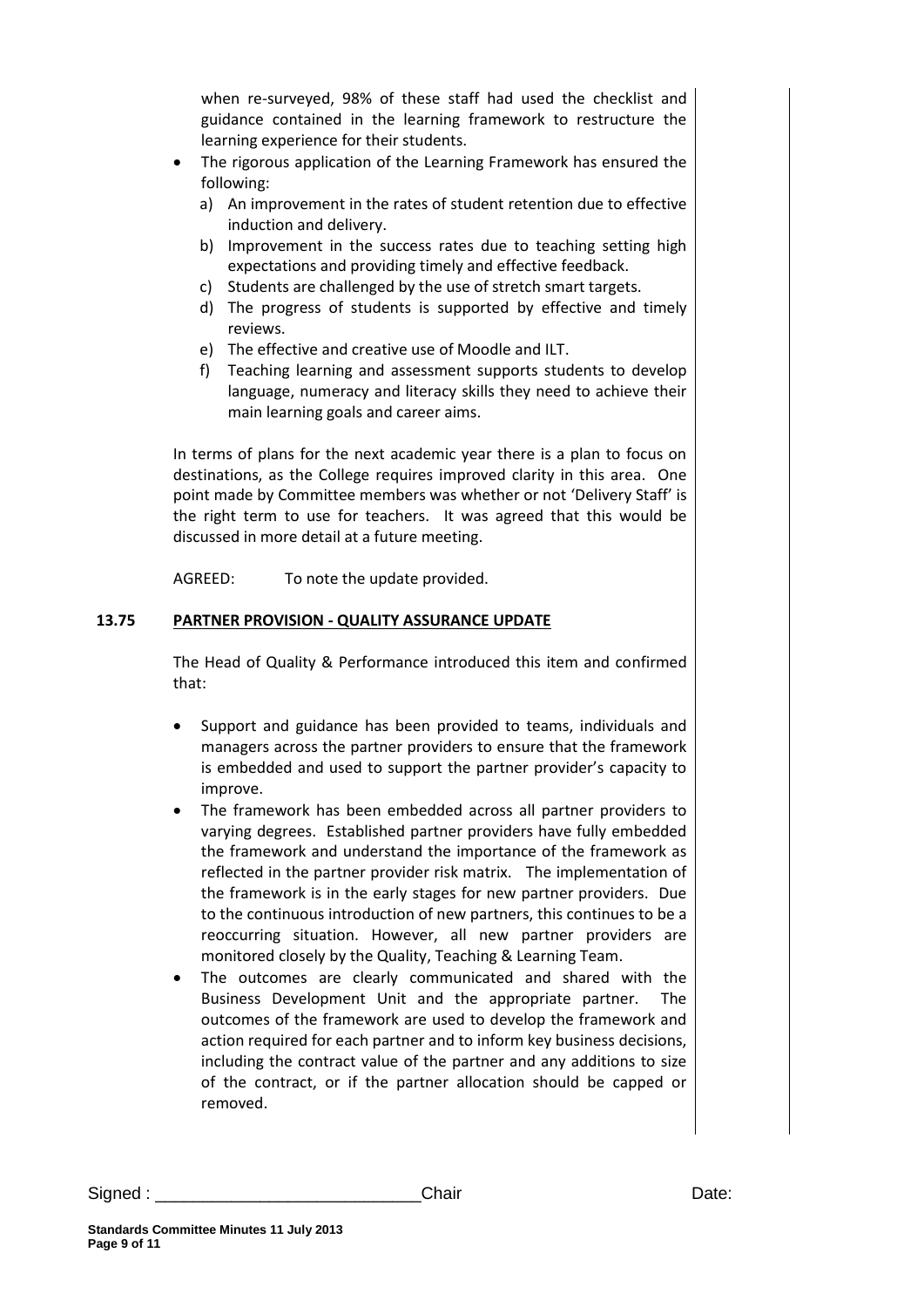|       | As a result of the framework, 23 partner providers are currently receiving<br>priority intensive support from the Quality, Teaching, Learning &<br>Performance Team. This support is focussed on protecting success rates<br>and supporting learners to achieve by 31 July 2013. Non-achievement<br>would have a substantial impact on the overall success rates. Partner<br>providers have embraced this priority intensive support. Furthermore,<br>this approach has already impacted heavily on student achievement.                                                                         |       |           |
|-------|--------------------------------------------------------------------------------------------------------------------------------------------------------------------------------------------------------------------------------------------------------------------------------------------------------------------------------------------------------------------------------------------------------------------------------------------------------------------------------------------------------------------------------------------------------------------------------------------------|-------|-----------|
|       | It was noted that in the new academic year, the College will cease to<br>work with 45 of its current partners and this is on the basis of quality<br>concerns. Members' attention was drawn to page 90, where it was noted<br>that the significant number of red flagged partners is as a result of the<br>fact that these were inherited as new partners as part and parcel of VWS.<br>As the partners are not known to the College at this stage, the decision<br>was made to flag them as red. This is a cautious approach and should be<br>significantly improved in the next academic year. |       |           |
|       | Members noted the list of partners receiving priority intensive support as<br>detailed on page 91. It was acknowledged that these groups are a<br>priority as they have a high proportion of learners.                                                                                                                                                                                                                                                                                                                                                                                           |       |           |
|       | AGREED:<br>To note the update provided.                                                                                                                                                                                                                                                                                                                                                                                                                                                                                                                                                          |       |           |
| 13.76 | <b>GOVERNANCE ITEMS</b>                                                                                                                                                                                                                                                                                                                                                                                                                                                                                                                                                                          |       |           |
|       | 1) Self-Assessment 2012/13                                                                                                                                                                                                                                                                                                                                                                                                                                                                                                                                                                       |       |           |
|       | The Committee took the opportunity to review its performance for the<br>year and all felt that they had achieved the objectives set. One issue<br>raised was the late start of meetings following over-run of Board<br>meetings. The Clerk to the Corporation was requested to look at dates<br>proposed in the 2013/14 academic year and separate them out so that<br>they do not run behind Board meetings.                                                                                                                                                                                    | Clerk | Sept 2013 |
|       | 2) Committee Terms of Reference 2013/14                                                                                                                                                                                                                                                                                                                                                                                                                                                                                                                                                          |       |           |
|       | Members reviewed the Terms of Reference in detail and discussed<br>paragraph 4.4 in some detail. It was felt that this Committee should have<br>a say in learner recruitment, more on a qualitative rather than a financial<br>numbers basis. It was felt that a better phrase was for the Committee to<br>have an oversight role in relation to learner recruitment, rather than to<br>make recommendations to the Corporation on targets. This would be a<br>less involved role and would look at a different aspect of learner<br>recruitment.                                                |       |           |
|       | It was agreed that the Clerk to the Corporation would incorporate the<br>changes recommended and propose to the Board for its approval at its<br>September Board meeting.                                                                                                                                                                                                                                                                                                                                                                                                                        | Clerk | Sept 2013 |
|       |                                                                                                                                                                                                                                                                                                                                                                                                                                                                                                                                                                                                  |       |           |